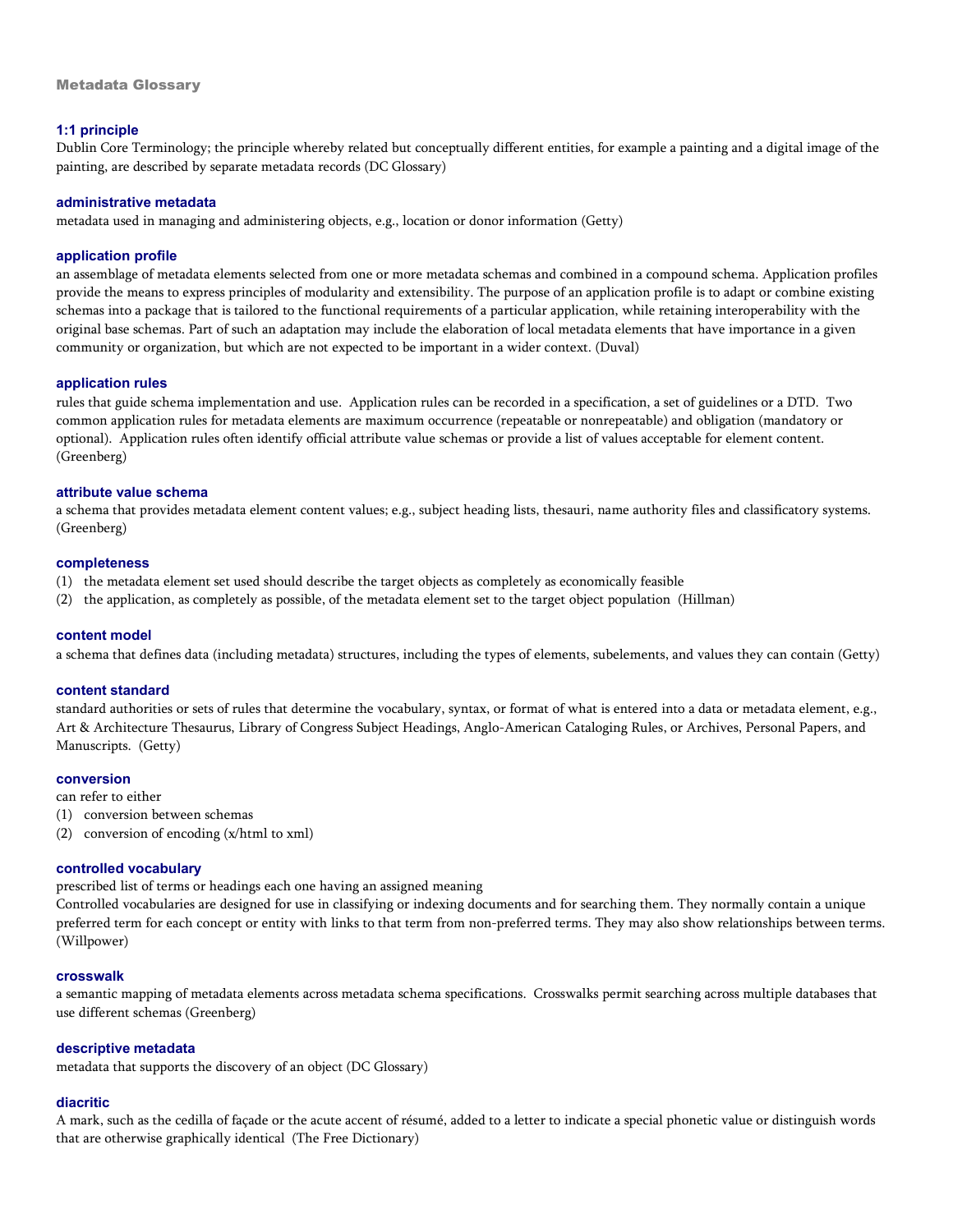### **"dumb-down" rule**

Dublin Core terminology ; a rule for the application of Interoperability Qualifiers, which stipulates that qualifiers can refine but not extend the semantics of the element to which they are applied (Getty)

### **embedded metadata**

metadata that is maintained and stored within the object it describes; the opposite of stand-alone metadata (DC Glossary)

## **encoding rules**

the syntax or prescribed order for the elements contained in the metadata description (NISO)

### **extensible**

having the potential to be expanded in scope, area or size. In the case of Dublin Core, the ability to extend a core set of metadata with additional elements. (DC Glossary)

#### **extension**

an element that is not officially part of a metadata scheme which is defined for use with that scheme for a particular application (NISO)

## **interoperability**

the ability of multiple systems, using different hardware and software platforms, data structures, and interfaces, to exchange and share data (NISO)

#### **markup language**

a formal way of annotating a document or collection of digital data using embedded encoding tags to indicate the structure of the document or datafile and the contents of its data elements. This markup also provides a computer with information about how to process and display marked-up documents. (Getty)

## **metadata creator**

a person who creates metadata. A metadata creator falls into one of several classes:

- professional metadata creators; these include catalogers, indexers, and database administrators
- technical metadata creators; these include webmasters, data in-putters, paraprofessionals, encoders and other persons who create metadata and may have had basic training but not professional level training
- content creators; people who create the intellectual content of an object and the metadata for that object
- community / subject enthusiasts; people who have not had any formal metadata-creation training but have special subject knowledge and want to assist with documentation (Greenberg)

### **metadata elements**

properties of the object that are defined in a specification. "Author/creator", "title" and "subject" are properties that are commonly identified as metadata elements. Metadata elements may also be defined as object attributes, a term that is used interchangeably with properties, although these two terms (properties and attributes) can have specific meanings in selected communities (Greenberg)

## **metadata functions**

the grouping of metadata elements by what they are used for. Common functions include:

- resource discovery
- resource management, administrative and preservation metadata
- resource usage, rights
- use metadata
- technical

# **metadata generation**

the act of creating or producing metadata. Metadata can be generated by people, tools and processes (Greenberg)

# **metadata harvesting**

a technique for extracting metadata from individual repositories and collecting it in a central catalog (NISO)

# **metadata qualification** / **qualifiers**

information that helps to define the metadata element content. The Dublin Core Metadata Initiative has identified two facets of qualification:

a) type qualifiers refine the meaning of the metadata element content. For example, the metadata element 'creator' can be refined through the qualifiers of personal name or corporate body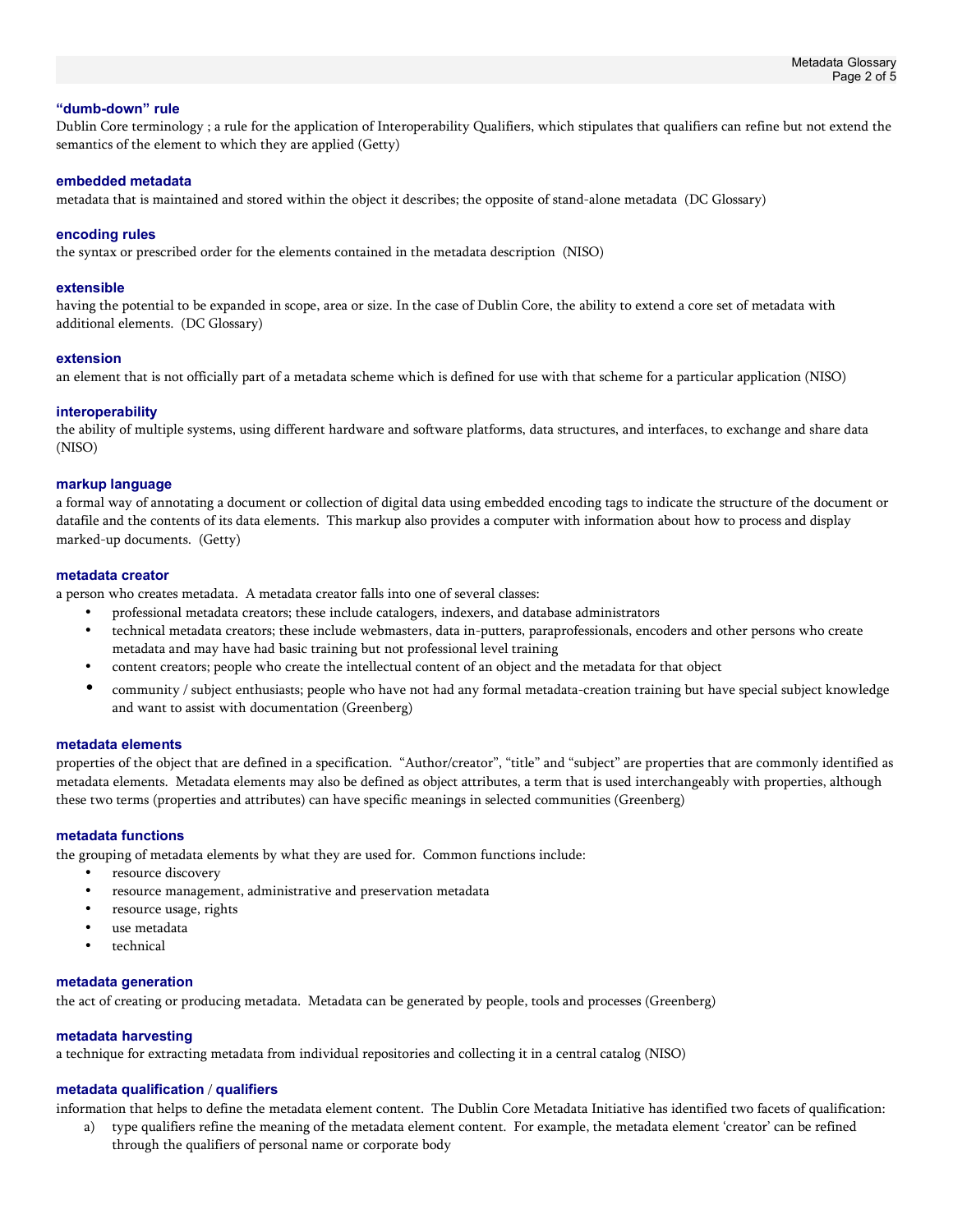b) schema qualifiers identify the attribute value schema (e.g., thesauri, classification system, etc.) providing the metadata element content (see also attribute value schema) (Greenberg)

## **metadata namespace**

A metadata namespace in the Web environment generally refers to an uniform resource identifier (URI) that links to an XML DTD or Schema for a metadata specification. The URIs are unique identifiers and keep multiple namespaces from clashing. A namespace can be composed of multiple namespaces (URIs) (Greenberg)

## **metadata record**

a full set of structured relevant metadata, comprising all relevant elements, describing one object. A metadata record can take many forms, as

- embedded metadata, part of the main object itself (e.g., the metadata of an XML file)
- standalone metadata, a completely separate record held apart from the object itself and even in a different format, e.g., an automated library catalogue
- an electronic file held as an extension of the main resource, e.g., the 'format' file of Word document (IGGI)

#### **metadata schema**

a unified and structured set of rules developed for object documentation and functional activities. A schema is a conceptualization that is represented or formalized in a specification. The term metadata schema is often used interchangeably with metadata specification and metadata standard (Greenberg)

## **metadata semantics**

definitions of metadata elements delineated in a specification, data dictionary, or other resource. The semantic definition of a metadata element may be supported by a comment or examples and can reference metadata qualifiers, including attribute value schemas (Greenberg)

## **metadata specification**

an official representation of a schema conceptualization produced for humans and/or machine processing. Specifications provide metadata element semantics and often syntactic and schema application rules. A single schema may be represented by multiple metadata specifications that have been produced over time and are distinguished by version or release numbers. (Greenberg)

#### **metadata syntax**

the form and structure with which metadata elements are combined; some examples include:

- arrangement syntax specifies the sequencing for metadata element deployment. For example, the metadata element of 'price' on an invoice. Some specifications dictate an order, some do not.
- content syntax specifies the content ordering for individual metadata elements. For example, a specification may recommend that 'author' metadata follow the syntax of last name, first name, middle initial or that 'date' metadata follow the syntax of year, month, date (YYYY-MM-DD)
- encoding syntax refers to the ordering of the symbols that comprise the encoding language. Examples of encoding languages used for metadata element identification are MARC, XML, and SGML. Each of these languages has syntactical rules for encoding metadata elements. In XML and SGML, all metadata content must be preceded by a start tag and followed by an end tag, e.g. <author> Davy Crockett </author> (DC Glossary & Greenberg)

#### **metadata tags**

encoding that identifies the metadata elements. XML metadata tags identify metadata elements with a representative vocabulary term or an intelligible abbreviation, e.g., <author> (Greenberg)

#### **namespace**

In XML, a namespace is a collection of names, identified by a URI reference, that are used in XML documents as element types and attribute names. In order for XML documents to be able to use elements and attributes that have the same name but come from different sources, there must be a way to differentiate between the markup elements that come from the different sources. (Webopedia.com)

#### **nesting**

The way in which subelements may be contained within larger elements, resulting in multiple levels of metadata (Getty)

# **object**

any entity, form or node for which contextual metadata can be recorded (Greenberg)

# **Parsing**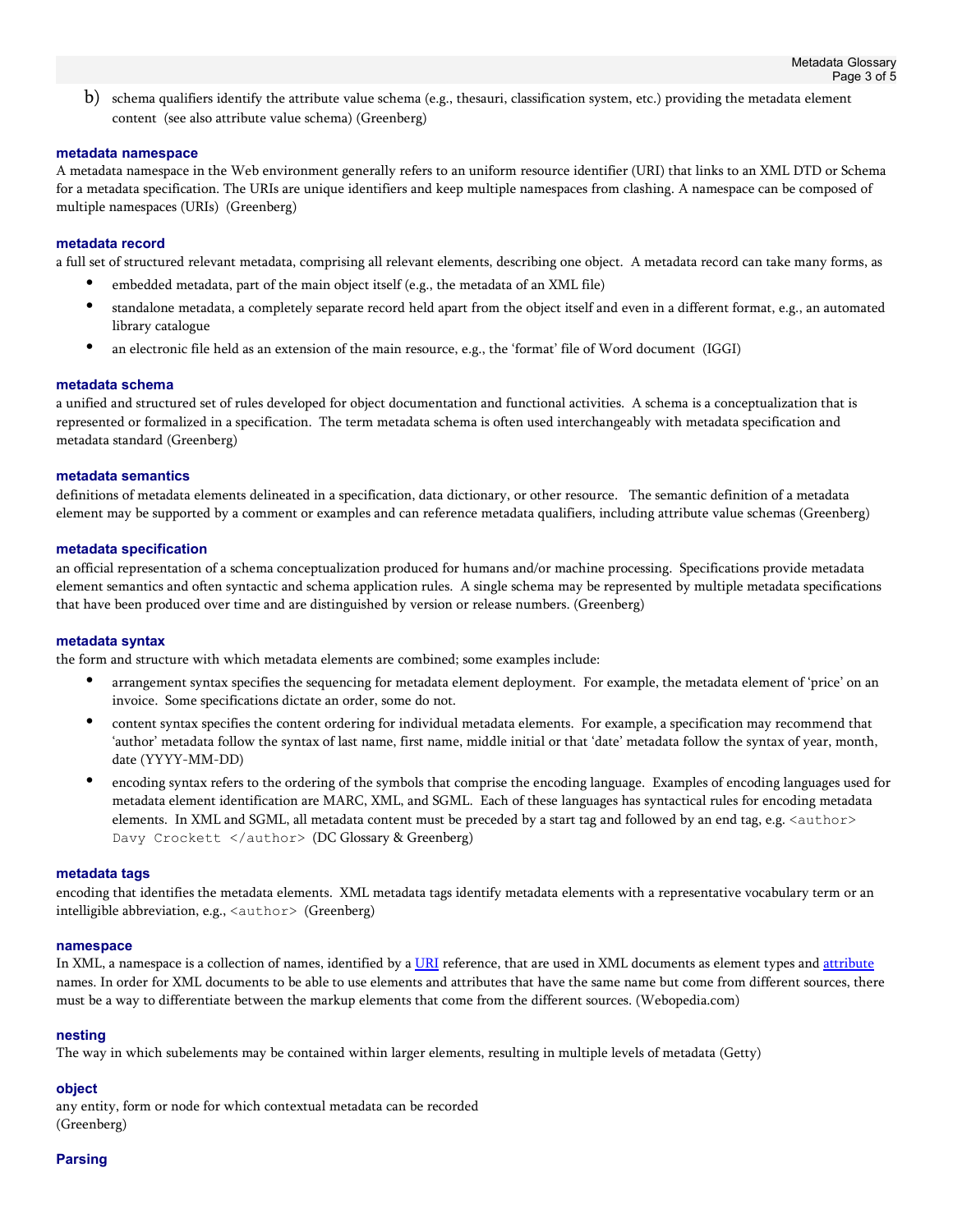parsing may be divided into parts: lexical analysis and semantic parsing. Lexical analysis divides strings into components based on punctuation or tagging. Semantic parsing then attempts to determine the meaning of the string. (DC Glossary)

## **Persistent Uniform Resource Locator**

an approach to the URL permanence problem proposed by OCLC. A PURL is a public alias for a document. A PURL remains stable, while the document's background URL will change as it is managed (e.g. moved) over time. A PURL is created by a Web administrator who is registered as a PURL "owner" and who maintains a mapping of the PURL to a current and functioning URL. A PURL is a form of URN. (DC Glossary)

### **preservation metadata**

metadata related to the preservation management of information resources, e.g., metadata used to document, or created as a result of, preservation processes performed on information resources (Getty)

## **provenance**

(1) The agency, office or person of origin of records, i.e. the entity which created, received or accumulated and used the records in the conduct of business or personal life. Also referred to as records creator.

(2) The chain of custody which reflects the office(s) or person(s) that created, received or accumulated and used the records in the conduct of business or in the course of personal life. Identifying and documenting the provenance of records is an essential part of establishing their authenticity and integrity as evidence.

(3) In archival theory, the principle of provenance requires that archives of an agency or person not be mixed or combined with the archives of another, i.e. the archives are retained and documented in their functional and/or organizational context. (PBSCore)

## **rights (management) metadata**

metadata dealing with the intellectual property rights of an object (NISO)

## **schema support**

Refers to functions that support developing/creating a new schema; maintaining a schema, or importing schemas

## **stand-alone metadata**

metadata that is created, maintained and stored independently of the object it describes. The opposite of embedded metadata (DC Glossary)

#### **structural metadata**

metadata that defines the digital object's internal organization and is needed for display and navigation of that object (DC Glossary)

# **subject headings**

an alphabetical list of words or phrases that represent a concept that is under authority control, e.g., the Library of Congress Subject Headings (DC Glossary)

#### **taxonomy**

classification of concepts where each concept can have only one broader concept, as used, for example, in the classification of biological organisms (Willpower)

#### **technical metadata**

metadata created for, or generated by, a computer system, relating to how the system or its content behaves or needs to be processed (Getty)

### **thesaurus**

a controlled vocabulary of terms or concepts that are structured hierarchically (parent/child relationships) or as equivalences (synonyms), and related terms (associative) (DC Glossary)

#### **transliteration**

Conversion of names or text not written in the roman alphabet to roman-alphabet form. (AACR Glossary)

# **URI**

Universal Resource Identifier. A general set of names or addresses consisting of a string of characters that refer to a resource. Also called "Uniform Resource Identifier." URLs and URNs are types of URIs. (Getty)

# **URL**

Uniform Resource Locator. Also referred to as "Universal Resource Locator." A type of universal resource identifier. A URL is an Internet address that tells a user how and where to locate a specific file on the World Wide Web. A URL includes not only the name of a file, but also